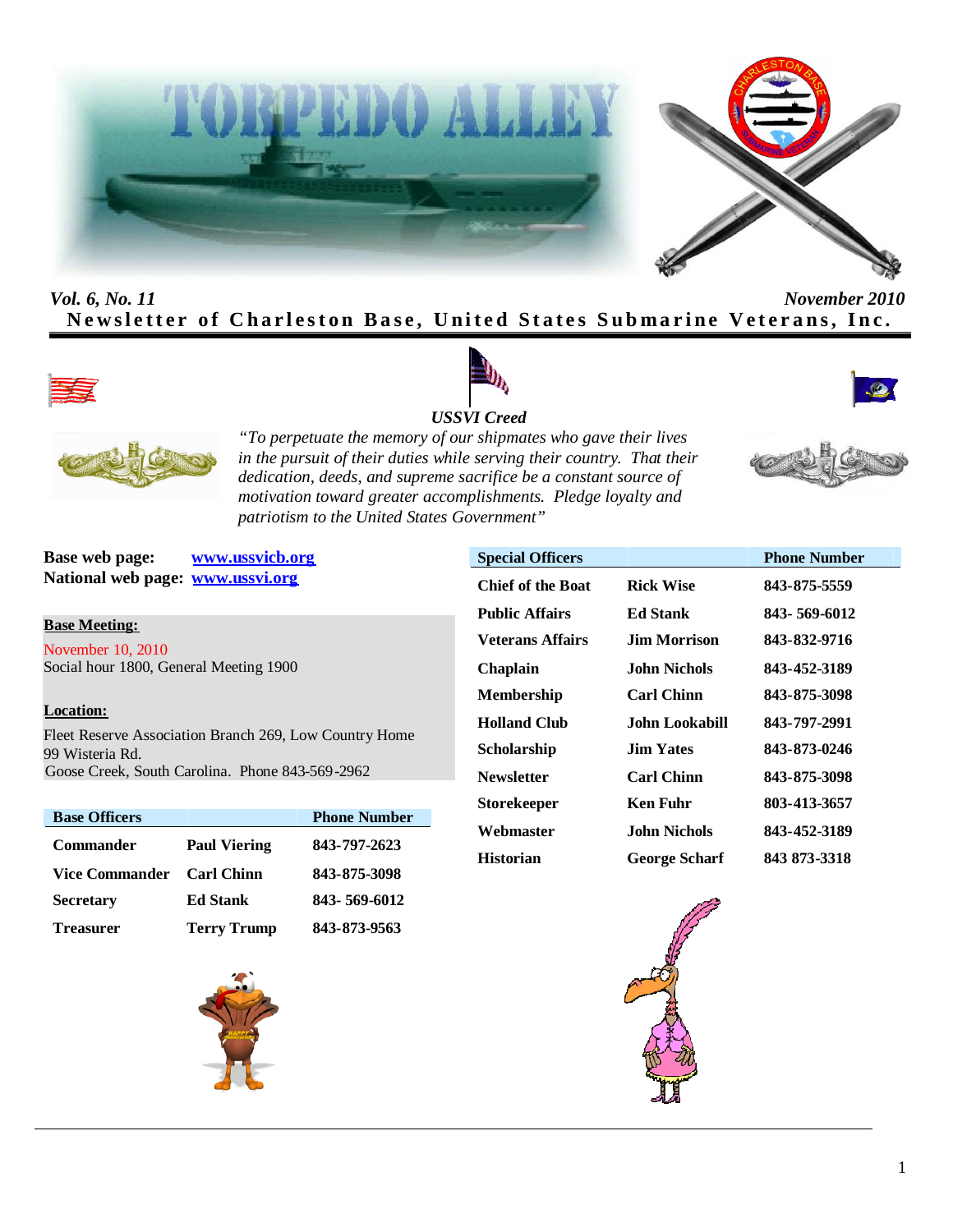#### **Minutes of the October 2010 meeting**

Attendance for the October 14, 2010 meeting was 103

**Opening Ceremony**: Base Commander called the meeting to order. A Quorum was present and the meeting was commenced at 1900.

**Introductions**: New people were introduced; William Sparks EN2(SS), Charles Vincent ETCM(SS) Retired, MMCS(SS) James Gulick Retired. Welcome aboard.

**Secretary:** Asked for and received approval of last month's minutes.

**Treasurer**: Terry gave the treasurer's report.

**Storekeeper**: A DILLIGAFF will be available.

**Chaplain**: Nick Nichols presented the chaplain report and requested that the membership update their Page 2, get your pictures taken at the conclusion of the meeting and take a look at the Website as updates are very frequent

October Report:

- Holly Shanks, great-granddaughter of Rick and Jean Wise, is doing well.
- Walter Job had a triple bypass and is home recovering.
- Judy Hutchison has been released from the hospital and is home recovering.
- Roger Rader was admitted to the hospital after our last meeting due to anemia caused by his cancer treatments.
- Walt Deal was admitted to the hospital after our last meeting due to heart problems. After some tests he was released.
- Tom Yingling's father passed away on September  $9<sup>th</sup>$ .
- Bob Bruce had his cancer surgery and is home recovering.
- Linn Rogers had artery and vein surgery on October  $7<sup>th</sup>$ and is now home recovering.
- Larry Rosselot had his left knee and right hip replaced on October  $12<sup>th</sup>$ . He is now beginning the long recovery process.
- $\bullet$  Willie Jones was in the VA hospital on October 11<sup>th</sup> for a procedure.
- Stacey Power was in the hospital with a pulmonary embolism. He went home on October  $7<sup>th</sup>$  with medicine to dissolve the blood clots.
- Mike Karriker had some tests done for minor chest and jaw pains. The tests turned out negative and now he's awaiting further results to determine the problem.
- Glen Fleming, who is not a Charleston Base member, has been fighting throat cancer. It has spread to his tongue and his tongue had to be reconstructed. He's now awaiting a possible  $2<sup>nd</sup>$  surgery.
- Jim Loveday fell last week and broke his wrist.

**Fleet Reserve:** Larry Cox reported the Saturday 16<sup>th</sup> of October there will be another Honor Flight to Washington DC. The flight will return to Charleston at 7:00 PM and their visit to the WWII memorial amongst other national monuments. All members are encouraged to be at the airport and welcome home these brave men.

General Livingston, Medal of Honor recipient will be the FRA's guest speaker for the Memorial Day Services at Plantation Memorial Gardens on Highway 17A. All Submarine Veterans are invited to attend.

The Car Wash, Garage and Bake sale was a success. The FRA has reached its goal of \$2500 to donate to the Honor Flight. As a result of these efforts we will be sending a Guardian from the Branch. Raffle tickets will be sold in the near future for \$20.00. This is a \$500.00 Value. Those interested in being a Guardian on the Spring 2011 flight, check with the bartender at the FRA in the near future. All money received will be donated back to the Honor Flight.

On October 30, the FRA will be holding a Halloween Bash.

#### **Base Historian**: No report

**After Battery**: Buddha reported that the Hog Roast went well and we had many fellow submariners visiting from out of area./\*8.

**Chief of the Boat:** Support the return of the Honor Flight on Saturday the  $16<sup>th</sup>$ .

Holly, the COB's Great Granddaughter, is doing well; thanks for all your support.

Upcoming events:

November 7 – Taste of the Town in Summerville which will include a Patriotism presentation by the SUBVETS, The SUBVETS normally perform the Tolling the Boats ceremony at 1400. Check the USSVICB Web site for updates

Christmas Party at the Gatherings, Last day for ticket sales is the November meeting. Tickets are \$15.00 for you and one guest. Additional tickets are \$20 each. Summerville Christmas Parade is Sunday December 12 Harleysville Parade is December 02.

**Base Commander**: Asked for a motion to donate \$1000 to the Swamp Fox chapter WW2 to help pay for the Lost Boats Memorial at Patriots Point, (Amberjack). Motion made, seconded, no discussion, passed.

#### **Nuclear Historian**: No report

**Old Business**: Rodney reported that they filled the Harry Davidson Three wheel bike with undies for the Homeless Veterans.

**New Business**: Bill Bates reported that November 2 is election day. Get out and Vote!!! Gary Semlar reported that the WWII SUBVETS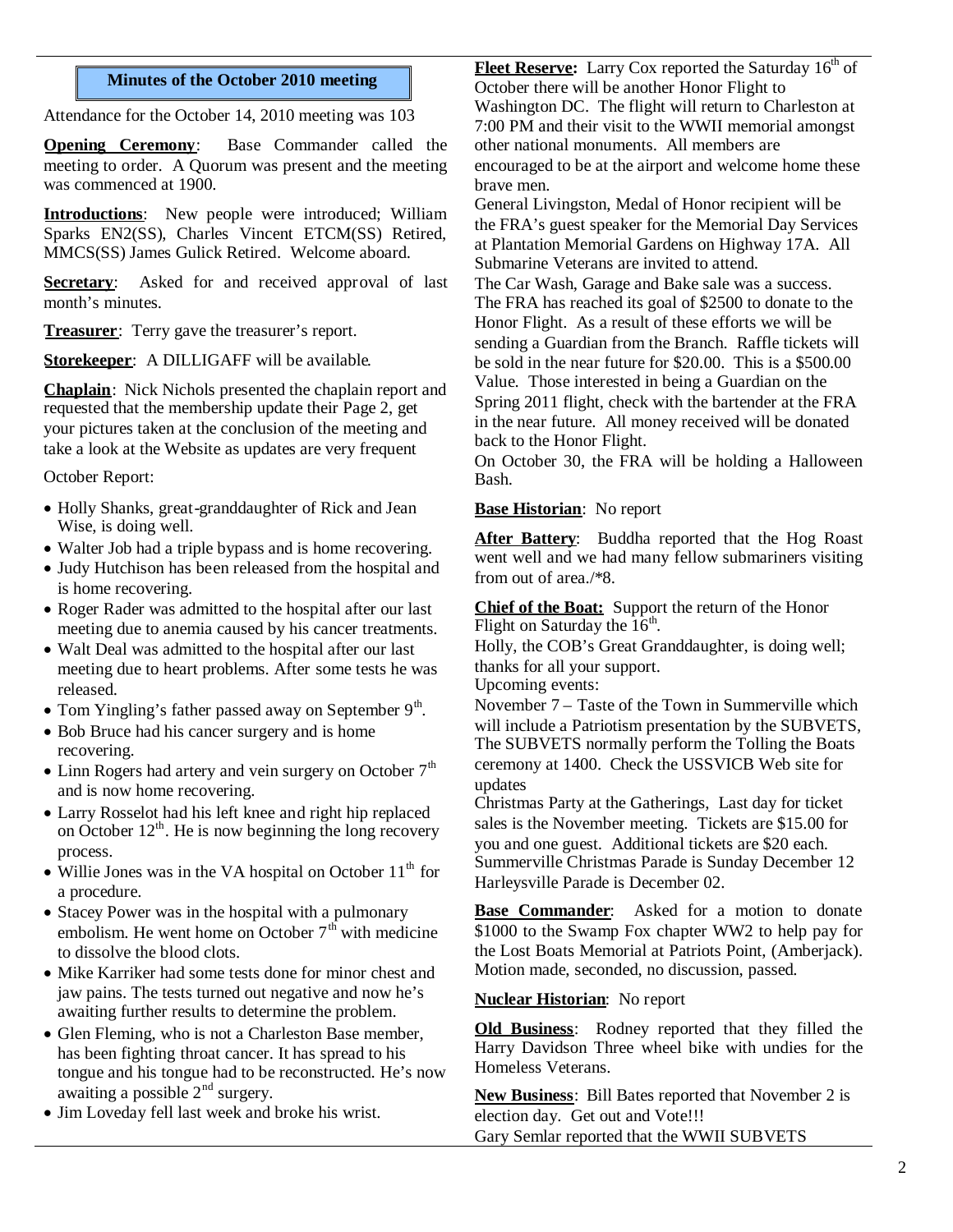Several follow-ups were made on those who've had surgery or illnesses in the last couple of months along with the base sending additional cards.

If you know of shipmates or spouses from other bases who are having a difficult time, had surgery, etc. and would like for USSVI Charleston Base to send them a card please send their name and address to the Chaplain via email or phone call.

# **Vice Commander Report**: No report

Sub Vets WWII: Executive Board to meet Monday @ 0900 at Perkins on Rivers Ave. The Bi-Monthly Meeting will be held at Ryan's in Summerville on the  $21<sup>st</sup>$  of October at 11:30 AM. WWII Submarine Calendars and Lost Boat Cards are available for \$8.00/ea or both for \$15.00.

**Scholarship**: The USS Cobia model donated by Ken Hutchison will be raffled off at the annual Christmas Party. Tickets are \$5/ea and 6 for \$20.00. Challenge coins used to support the Scholarship fund are also available. Also Ricky Collins has a chest freezer for sale with proceeds going to the scholarship fund.

### **Public Affairs**: No report

**Webmaster**: The website is constantly updated. If you have anything you want posted send it to Nick Nichols.

### **Veteran's Affairs**: No report

#### **Veterans' Notes**

Aid and Attendance Special Pension – provides benefits for veterans and surviving spouses who require the regular assistance of another person to assist in eating, bathing, dressing or undressing, or taking care of the needs of nature.

It also includes individuals who are blind, or a patient in a nursing home because of mental or physical incapacity. Assisted care in an Assisted Living facility also qualifies. The A&A Pension can provide monthly payments of up to \$1,519 to a veteran, \$976 to a surviving spouse, or \$1801 to a couple.

Eligibility must be proven by filing the proper Veterans Application for Pension or Compensation. This application will require a copy of the veteran's Form DD 214 or Separation Papers, a Medical Evaluation from a physician, list current medical issues, net worth limitations, and net income, along with out of pocket medical expenses.

A Form DD 214 is issued to military members when they separate from Active Duty. The DD 214 was first issued in the 1950's, but "DD 214" has become a generic term for any Separation papers or Discharge from Military Service documents.

For complete information on this and other Veterans' Benefits, contact your local VA Regional Center, or County Veterans' Service

ceremony will be held in Kings Bay GA from 27-30 October.

### **Good Of The Order**: .

Bill Roberts reported that the Submarine Veterans District meeting will be held in Ocala next year and RV parking will be available at the Hotel. The USSVI SEADRAGON Base of Central Florida is hosting next year's Regional Conference in Ocala, Florida.

*Our 'Team' has been hard at work to develop plans and come up with an itinerary so we can get the word out early enough for your members to make plans to attend next April. Though we're actively working now on final 'tweakings', we believe we've come up with an exciting and rewarding plan for you and your Base Members to enjoy.*

*The 'host' Holiday Inn Express has been recently renovated, and both the rooms and nightly rate are outstanding!*

*Their switchboard is now OPEN to take room reservations, and the earlier your members register, the better it is for our planning. PLEASE help us with this, by encouraging your Members NOW to make plans to be with us in April of 2011. Below you will find instructions from our Web-Master on pulling up the Information Flyer and the Conference Registration Form. We hope they are self-explanatory, but don't hesitate to get back with one of the 'contacts' listed if any questions exist. Please 'push' our Conference at your up-coming Base Meetings, and encourage your Members to make plans NOW to attend. SEADRAGON Base is a relatively small Base, but we're fully committed to making this 2011 Regional Conference in Ocala to not only be memorable, but the best you and your Members have attended! We look forward to having the full support of you and your Members in 2011. Warmest regards, Ivan L. Joslin CAPT USN (Retired)*

*Base Commander*

Rick Sparger reported the Hog Roast went well and thanked everyone for all their help, including Charley Hudson and Gary Similar.

Rick reported he attended the Medal of Honor Ceremonies in for the 52 members of this elite group. The next meeting is in Louisville KY in 2011. When the living Medal of Honors size reaches 25 the group will be disbanded. A video on the ceremonies is available on the USSVICB Web site.

Louis Leal won the Depth Charge drawing of \$570.00 and donated \$150.00 to the Scholarship fund. Thanks Louis!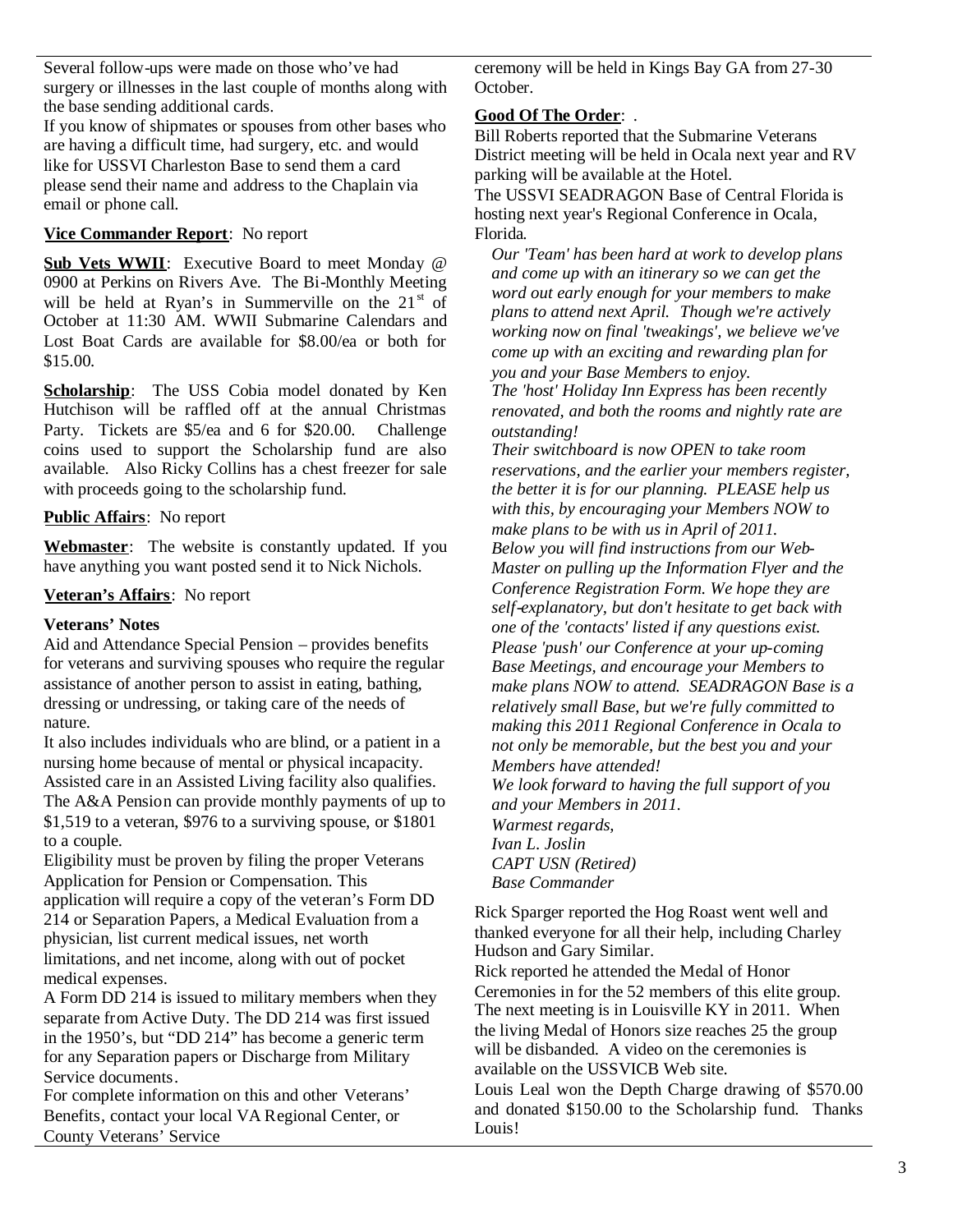# The Base Commander adjourned meeting at 2010.

#### Office.

# **District Commander:** No report

**Holland Club**: John Lookabill stated that all paperwork for induction into the Holland Club be completed by January 2011 and the ceremony would be held in April in conjunction with the Submarine Service Birthday.

**Membership**: 340 members.

**Little David:** Berkeley County Tractor Show is November 21 and 22 in Monks Corner.

**Newsletter:** Your name will be in the newsletter if you don't pay your dues.





*"Don't tell mom I'm a submariner, she thinks I play piano in a whorehouse."*

#### **November Submarines Lost:**

| <b>USS</b> Corvina  | SS 226 | November 16, 1943 |
|---------------------|--------|-------------------|
| <b>USS</b> Sculpin  | SS 191 | November 19, 1943 |
| <b>USS</b> Capelin  | SS 289 | November 23, 1943 |
| <b>USS Albacore</b> | SS 218 | November 7, 1944  |
| <b>USS Growler</b>  | SS 215 | November 8, 1944  |
| <b>USS</b> Scamp    | SS 277 | November 9, 1944  |

# The Final Patrol

*Lord, these departed shipmates with dolphins on their chest,*

*Are a part of an outfit known as the very best. Make them welcome and take them by the hand, You'll find without a doubt they were the best in all the land.*

*So, heavenly Father, add their names to the roll, Of our departed shipmates still on patrol. Let them know that we who survive, Will always keep their memories alive.*

# **Annual Christmas Party**



The Charleston Base Christmas Party will be on 4 December 2010. It will be held at the same location as the past 4 years; *Gatherings* in beautiful downtown Dorchester, SC.



*Our regular monthly meeting for November will be held on Wednesday, 10 November instead of 11 November!*

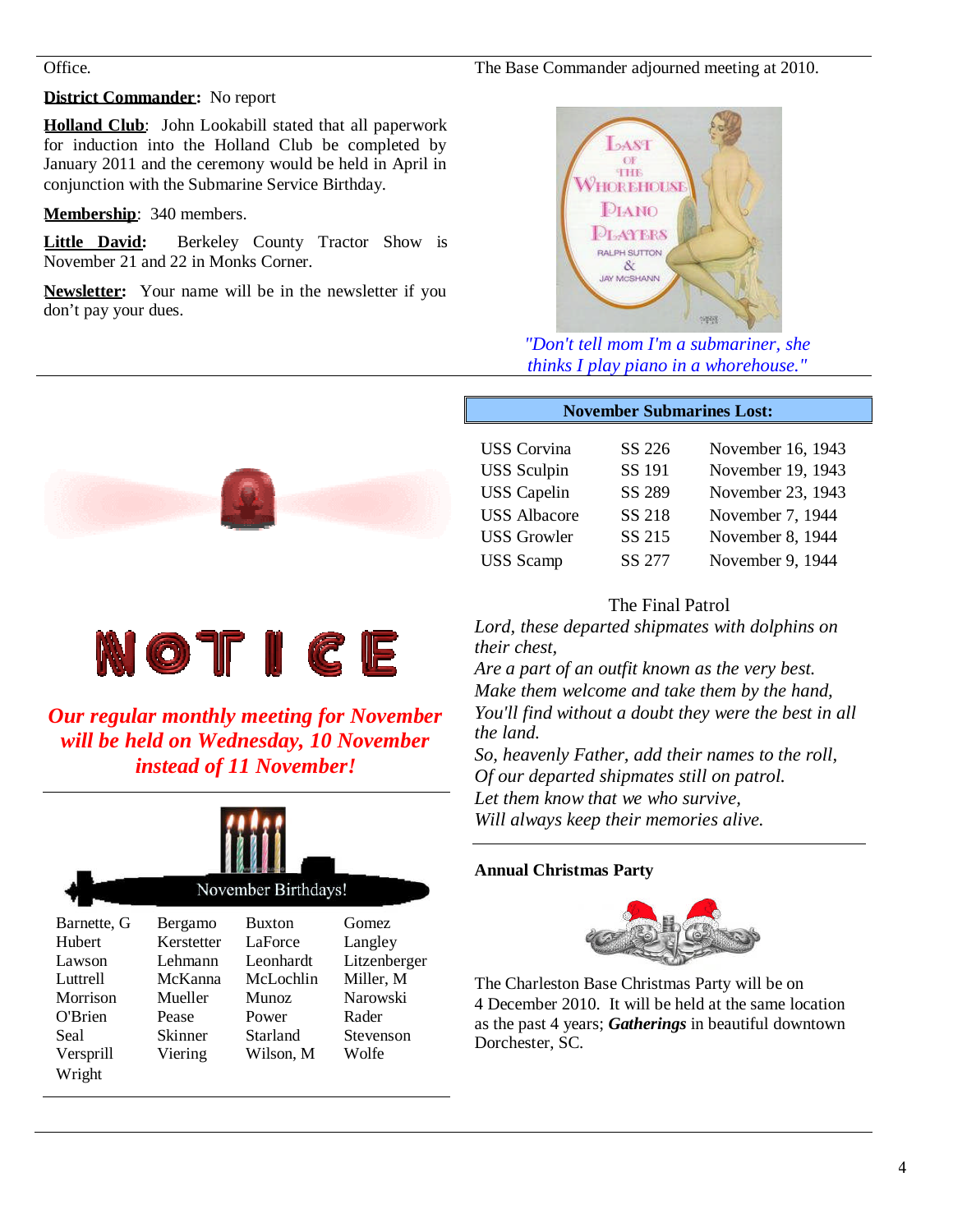# **NOVEMBER HAPPENINGS!**

- November 7 Patriotism In The Park, Azalea Park, Summerville. 1200 to 1600. We will have a Boat Tolling at 1330.
- November 10 Regular meeting, 1900; social hour 1800
- November 11 Veterans Day Ceremony, Summerville County Services building on Main Street. Starts at 1030.





Our part of "Patriotism in the Park":

Charleston Base Boat Tolling Ceremony at 1330

#### **Membership Dues**

2011 membership dues were payable on 1 October 2010. If you're not sure what you owe, contact Carl Chinn at membership@ussvicb.org or 875-3098.

The following members are ON THE DINK LIST:

| Abbott       | Michael |
|--------------|---------|
| Allegretto   | Guido   |
| Andersen     | Douglas |
| <b>Bolin</b> | Randall |
| Bonow        | David   |
| Cahall       | Gene    |



Same rules as always… you must have a ticket to attend and THERE WILL BE NO TICKET SALES AT THE DOOR! Cocktails at 1700, Dinner at 1830

Dress is not prescribed, come comfortable, as you desire. Coat and tie, slacks and shirt, etc.

*Last day to buy tickets is 11 November*. Buy early! Ticket price: \$15 per person for member and spouse/girlfriend. \$20 per person for all other guests.

#### **Flu Shots for TRICARE Beneficiaries**

Influenza vaccines are covered by Medicare at no cost to TRICARE for Life beneficiaries as long as they are administered by a Medicare provider who agrees to accept the Medicare-approved amount as full payment. Flu shots also are covered by TRICARE if obtained at participating TRICARE network pharmacies in the U.S. Beneficiaries should call ahead to their pharmacy to determine if it participates in the TRICARE program and has vaccines available. To find a participating pharmacy, go to www.express-scripts.com/TRICARE or call Express Scripts at 1-877-363-1303. For more information about seasonal vaccines and TRICARE, visit the flu page at the TRICARE website.

#### **Navy Offers New Pin**

Seventy-one officers and three enlisted Sailors recently became one of the first groups to receive the information dominance warfare pin during a ceremony at the Naval Observatory in Washington, D.C. The new qualification is designed to give members of the Information Dominance Corps a broader understanding of information dominance outside of their specialties. Officers eligible for the information dominance warfare qualification have 36 months to earn the pin. The enlisted qualification program is currently being phased in throughout the fleet.



**We Are A Submarine Sailor** One of the benefits of growing old is the gift of time… Time to look back and revisit your collective 'Life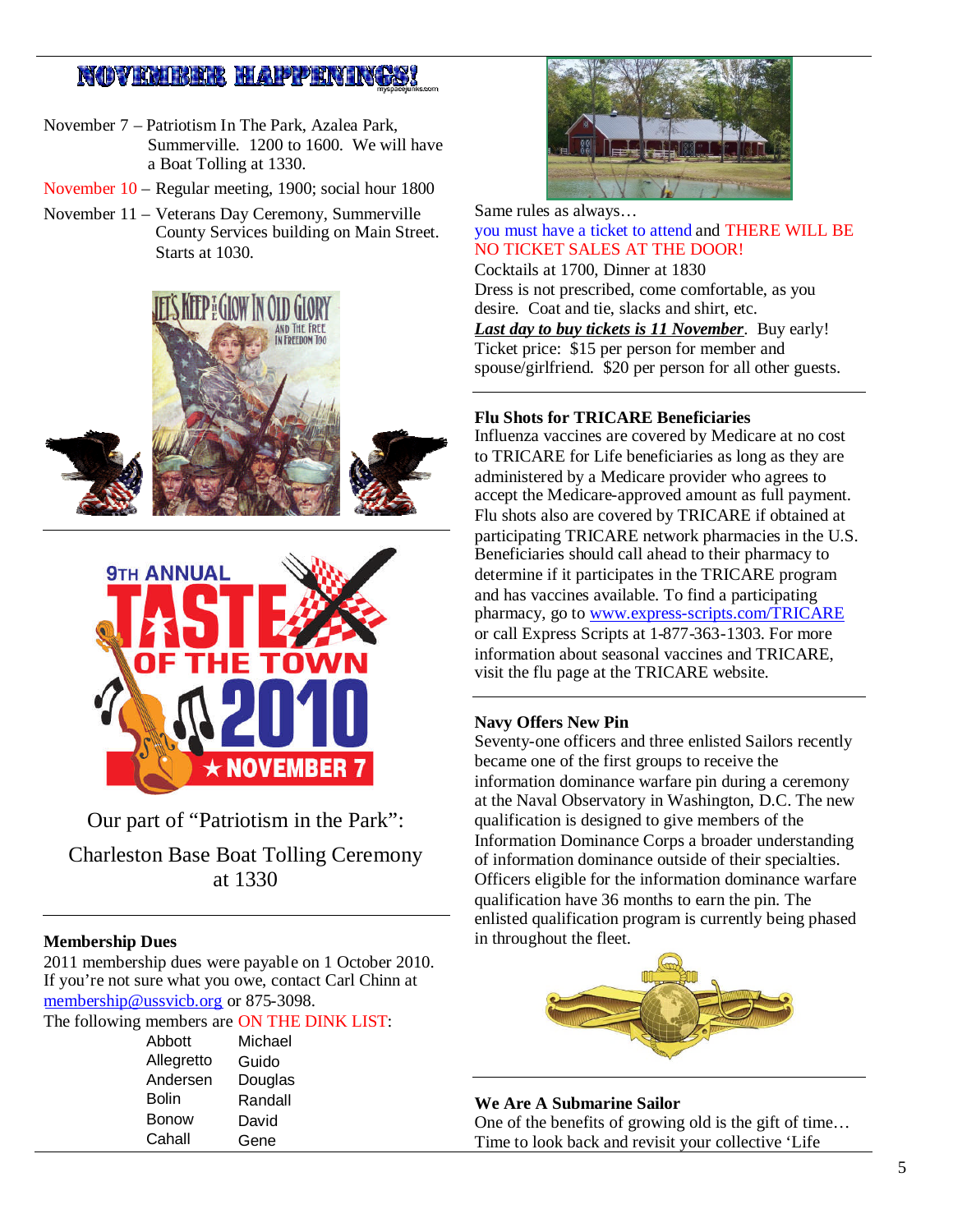| Clark        | David         |
|--------------|---------------|
| Clift        | Marvin        |
| Coutu        | Girard        |
| Donofrio     | Donald        |
| Douglass     | Peter         |
| Erickson     | William       |
| Farr         | Craig         |
| Fletcher     | Stephen       |
| Gunnis       | Glenn         |
| Hamilton     | Elton         |
| Harbison     | Robert        |
| Higgins      | James         |
| Hunt         | Danny         |
| Hunter       | William       |
| lanuzzi      | Michael       |
| Johnson      | Edwin         |
| Jones        | William       |
| Karriker     | Michael       |
| Kratz        | Warren "John" |
| LaForce      | Christian     |
| Langley      | Robert        |
| Lanier       | Dennis        |
| Lavergne     | R.J.          |
| Litzenberger | Ron           |
| Londergan    | Donald        |
| Lord         | Avery         |
| Luttrell     | William       |
| Mason        | Larry         |
| Miller       | Marvin        |
| Minaudo      | John          |
| Mook         | Donald        |
| Morrin       | David         |
| Niebeling    | Roger         |
| O'Callaghan  | Thomas        |
| Olsen        | Odell         |
| Ougourlian   | Gregory       |
| Peters       | Clyde         |
| Pruitt       | William       |
| Rackley      | Emmett        |
| Reid         | James         |
| Roehm        | Louis         |
| Slattery     | Michael       |
| Smith        | Pinckney      |
| Spagone      | Daniel        |
| Versprill    | Philip        |
| Waller       | <b>Rick</b>   |
| Watson       | Lon           |
| White        | Howard        |
| Wieland      | Ralph         |
| Zeigler      | Walter        |
|              |               |

# **Veteran Appreciation**

Applebee's Restaurant - Free dinners to veterans throughout Veterans Day November 11th; selections will

#### Experiences.'

For old smokeboat sailors, that means time to shuffle through memories of pissing against the wind in faded soft dungarees, frayed raghats and zinc chromatespattered broghans. You can close your eyes and be transported back to a time when men wore acid-eaten uniforms, breathed air worse than the primate house at a poorly managed zoo, whittled mold and rot off food of advanced age being reclaimed by the gods of putrification, and surgically carving off the stuff and eating it. You survived and built up an immunity that could handle leprosy, lockjaw and cobra bites. We survived. Submarine duty was rough. Many of us 'hotsacked'. For those of you who missed that life experience, hotsacking was sharing sleeping arrangements (to put it in easily understood terms). A system that required lads at the entry level of the undersea service profession, to crawl onto a sweatsoaked flashpad just vacated by another bottom-feeding shipmate. Lads of today's modern technically advanced undersea service would find it damn near impossible to imagine a day when lads who hadn't showered in weeks, climbed a tier of racks sharing sock aroma on par with three-day old roadkill, with his bunkmates… A time when raghats communally shared blankets that looked like hobo camp hand-me-downs. It was a time when the common denominator of the naval supply system was the cockroach, with the longevity of Jack LaLanne. Cockroaches that could deflect claw-hammered blows and could reach rodeo entry size. In the late 50's, the submarines built in the twilight

years of World War II were rapidly approaching an advanced age comotose state. The navy quit making many of the replacement parts for these seagoing antiques, so we cannibalized the boats in line heading to the scrapyard. It was like harvesting organs from a dead Rockette to keep the chorus line going. After decommissioning, the old boats would have electricians and machinists crawling all over them with shopping lists and wrenches.

Memory is a wonderful God-given gift. There were sunrises and sunsets, rolling seas, visits to exotic places, and ladies with loose panty elastic and no AIDS. There were consumable combustibles on par with the liquids that propel hardware to outer space.

It was a time when the world's population loved the American submariner. Boatsailors in port meant good times, hell-raising and calling in the night shift at the local brewery. It was a time when the United States Navy had no recruitment problems, paid no incentive money and had to kiss no butts to entice grown men into accepting their manly obligation to their nation. Men signed up for undersea service, motivated by patriotic obligation, a sense of history and adventure, and to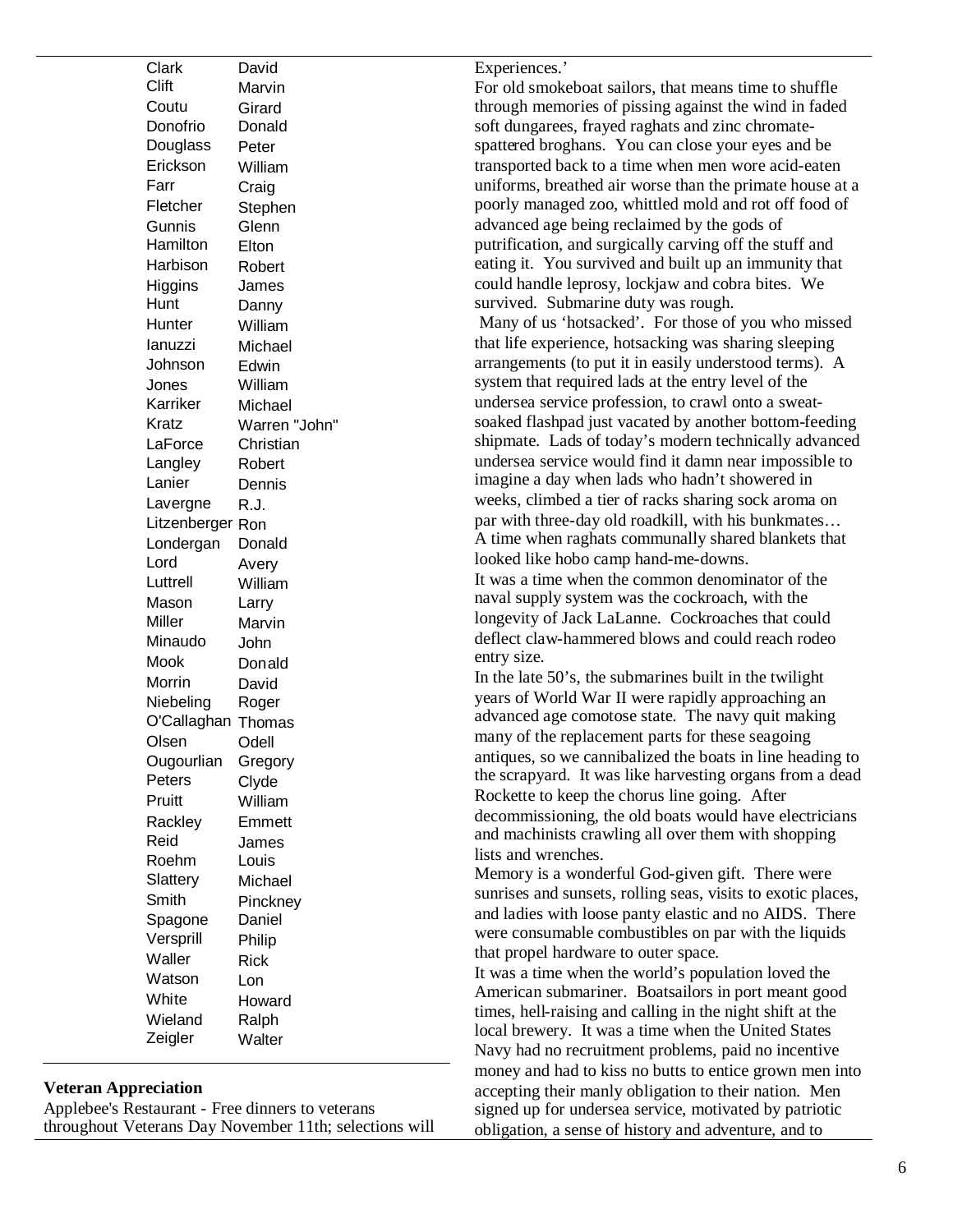be from a new Veterans Day menu.

Outback Steakhouse - Free Blooming Onion and beverage.

Golden Corral- Free buffet dinner from 5-9 p.m. on Nov. 16 to anyone who has ever served in a U.S. military uniform.

In celebration of Veterans Day 11 Nov 2010, Subway is showing its thanks with free six inch subs to all Veterans or Active Duty members.

Krispy Kreme - One free doughnut of any variety.

#### **Great Videos**

#### **Submarine Training Film circa 1967**

http://www.youtube.com/watch?v=0WyQsQi0Lyg

#### **Characteristics of the Nuclear Submarine circa 1972**

http://www.navytv.org/media.cfm?c=775&m=3704&s=14 3&

#### **Pre-WWII Navy Recruiting Film**

http://www.navytv.org/media.cfm?c=787&m=3705&s=14 3&

#### **USS Seadragon: Under the Ice**

http://www.navytv.org/media.cfm?c=37&m=3536&s=37 &

#### **Submarine Physical Principles**

http://www.navytv.org/media.cfm?c=37&m=3493&s=37  $\underline{\&}$ 

#### **Navy Names First Sub Assignments For Women**

The Navy has announced the first four submarines that will accept 24 female officers beginning December 2011. Until then, crew "docs" are getting refresher courses on women's health.

The first boats are the USS Wyoming (SSBN 742) and USS Georgia (SSGN 729), out of Kings Bay, Ga., and the USS Maine (SSBN 741) and USS Ohio (SSGN 726), from Bangor, Wash. The Trident boats are Ohio-class, nuclear powered, guided and ballistic missile submarines. Each has two crews, and each crew be assigned three female officers, according to a Navy release.

"Two of the women will be submarine officers, and the third female officer will be a warfare qualified supply officer," said Lt. Rebecca Rebarich, spokeswoman for Commander, Submarine Group Ten, out of Kings Bay.

"They will be assigned to their first submarine duty station after completing training, which consists of nuclear power school, prototype training and the Submarine Officer Basic Course."

follow the gallant submariners who rode the boats against the Japanese empire. We wanted to wear the distinctive insignia universally recognized as the symbol of the most successful and demanding submarine service on earth.

We were proud. We had a right to be. We were accepted as the downline fraternity brothers of the courageous men who put Hirohito's monkey band all over the floor of the Pacific. We rode their boats, ate at their mess tables, slept in their bunks and plugged the ever-increasing leaks in the hulls they left us. We patted the same barmaid butts they had patted when they were far younger and half as wide. We carved our boats names and hull numbers on gin mill tables in places that would give Methodist ministers cardiac arrest. We danced with the devil's mistress and all her naughty daughters. We were young, testosterone-driven American bluejackets and let's face it… Every girl in every port establishment around the globe both recognized and appreciated the meaning of a pair of Dolphins over a jumper pocket. Many of these ladies were willing to share smiles and body warmth with the members of America's undersea service.

It was a time when the snapping of American colors in the ports of the world stood for liberation from tyranny and the American sailor in his distinctive uniform and happy-go-lucky manner, stood for John Wayne principles and a universally recognized sense of decency, high ideals and uncompromised values. It was in every sense of the term, 'A great time to be an American sailor'.

There were few prohibitions. They were looked upon as simply unecessary. It was a time when 'family values' were taught at family dinner tables, at schools, the nation's playing fields, scout troops, Sunday school or other institutions of worship. We were a good people and we knew it.

We plowed the world's oceans guarding her sea lanes and making her secure for the traffic of international commerce. But at eighteen, let's face it… We never thought much about the noble aspect of what we were doing. Crews looked forward to the next liberty port, the next run, home port visits, what the boat was having for evening chow, the evening movie after chow, or which barmaids were working at Bell's that evening. We were young, invincible and had our whole lives ahead of us. Without being aware of it, we were learning leadership, acceptance of responsibility and teamwork in the finest classroom in the world… A United States submarine.

It was a simpler time. Lack of complexity left us with clear-cut objectives and the 'bad guys' were clearly defined. We knew who they were, where they were and that we had the means, will and ability to send them all off to hell in a fiery package deal. We were the 'good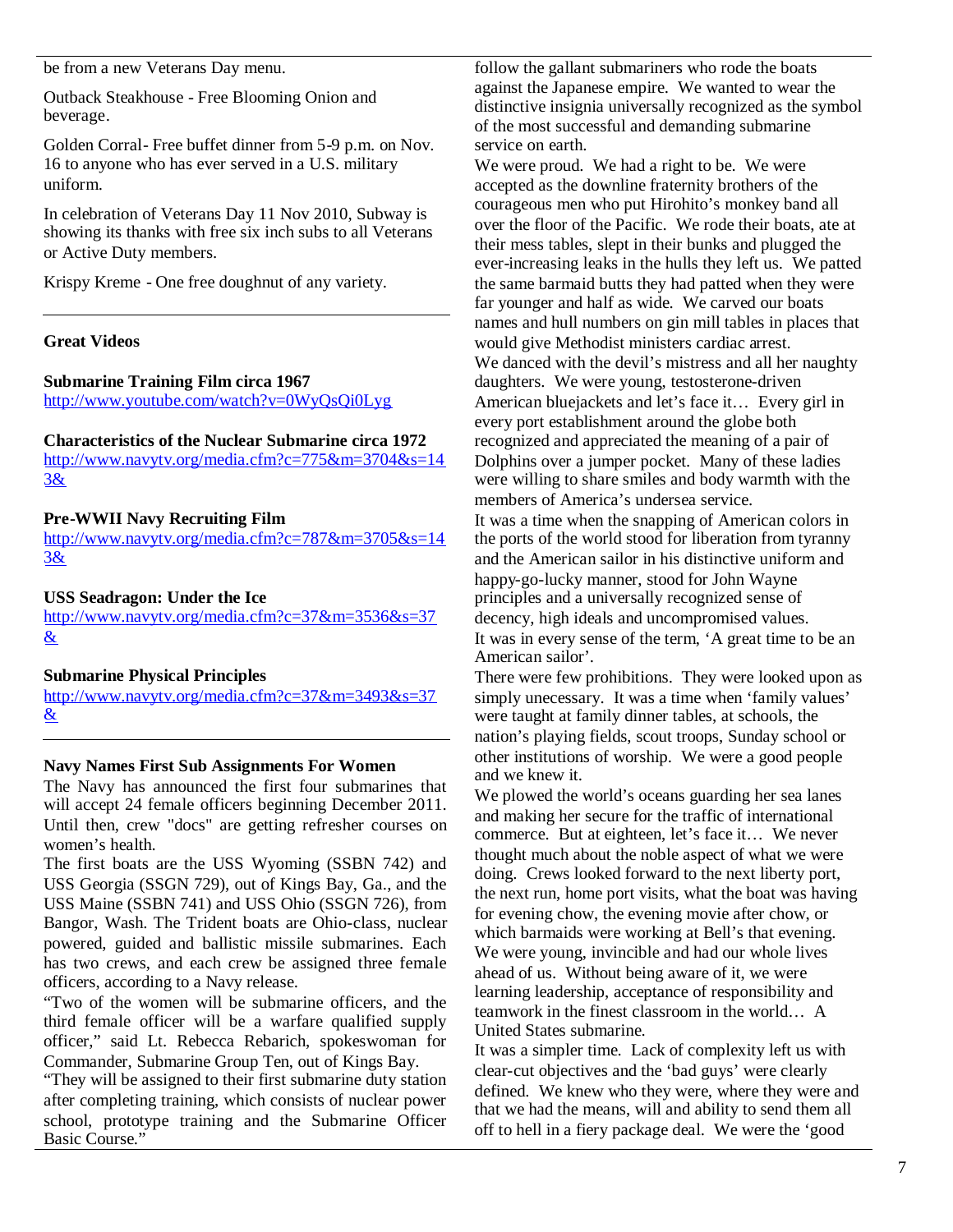The boats themselves are ready to accept women. "There's no modification required," she said, in an interview. "The accommodation is already there, as far as their berthing, or sleeping arrangement, and head," referring to restrooms.

But crews are getting some special training to prepare for the changeover. The onboard Navy corpsman, who act as each crew's only doctor, needs refresher courses on female health, Rebarich said.

Meanwhile, over the next year sub leaders including the commanding officer, executive officer, and chief of boat from all eight crews plan to visit Navy frigates, which parallel submarine demographics, to see how the surface fleet has successfully integrated women.



#### **Admiral Osborne Scholarship Fund**

How about helping out the scholarship fund? We are offering a Charleston Base Challenge Coin for sale. ALL proceeds go into the scholarship fund.

Coins only cost \$7 each. Available for an additional \$1 is a protective plastic capsule.

To get your coin(s) see Jim Yates, Julian Villegas or Carl Chinn.

Make sure you have one for "when you get challenged"! Buy several for great gifts!



guys' and literally wore 'white hats'. What we lacked in crew comfort, technological advancements and publicity, we made up for in continuity, stability and love of our boats and squadrons. We were a band of brothers and have remained so for over half a century. Since we were not riding what the present day submariner would call 'true submersibles', we got sunrises and sunsets at sea… The sting of wind-blown saltwater on our faces… The roll and pitch of heavy weather swells and the screech of seabirds. I can't imagine sea duty devoid of contact with these wonders. To me, they are a very real part of being a true mariner. I'm glad I served in an era of signal lights… Flag messaging… Navigation calculation… Marines manning the gates… Locker clubs… Working girls… Hitchiking in uniform… Quartermasters, torpedomen and gunner's mates… Sea store smokes… Hotsacking… Hydraulic oil-laced coffee… Lousy mid rats… Jackassing fish from the skids to the tubes… One and two way trash dumping… Plywood dog shacks… Messy piers… A time when the Chief of the Boat could turn up at morning quarters wearing a Mexican sombrero and Jeezus sandals… When every E-3 in the sub force knew what paint scrapers, chipping hammers and wire brushes were for… When JGs with a pencil were the most dangerous things in the navy… When the navy mobile canteen truck was called the 'roach coach' and sold geedunk and pogey bait… When the breakfast of champions was a pitcher of Blue Ribbon, four Slim Jims, a pack of Beer Nuts, a hardboiled egg, and a game of Eight Ball. It was a time when, if you saw a boatsailor with more

than four ship's patches on his foul weather jacket, he was at least fifty years old and a lifer. A time when skippers wore hydraulic oil-stained steaming hats and carried a wad of binocular wipes in their shirt pockets. In those days, old barnicle-encrusted chiefs had more body fat than a Hell's Angel, smoked big, fat, lousy smelling cigars or 'chawed plug', and came with a sewer digger's vocabulary.

It was a time where heterosexuals got married to members of the opposite sex or patronized 'working girls', and non-heterosexuals went Air Force… Or Peace Corps.

It was a good time… For some of us, the best time we would ever have. There was a certain satisfaction to be found in serving one's country without the nation you so dearly loved having to promise you enlistment bonuses, big whopping education benefits, feather bed shore duty, or an 'A' school with a sauna and color TV. It was a time when if you told a cook you didn't eat Spam or creamed chipped beef, everybody laughed and you went away hungry… And if you cussed a messcook, you could find toenail clippings in your salad.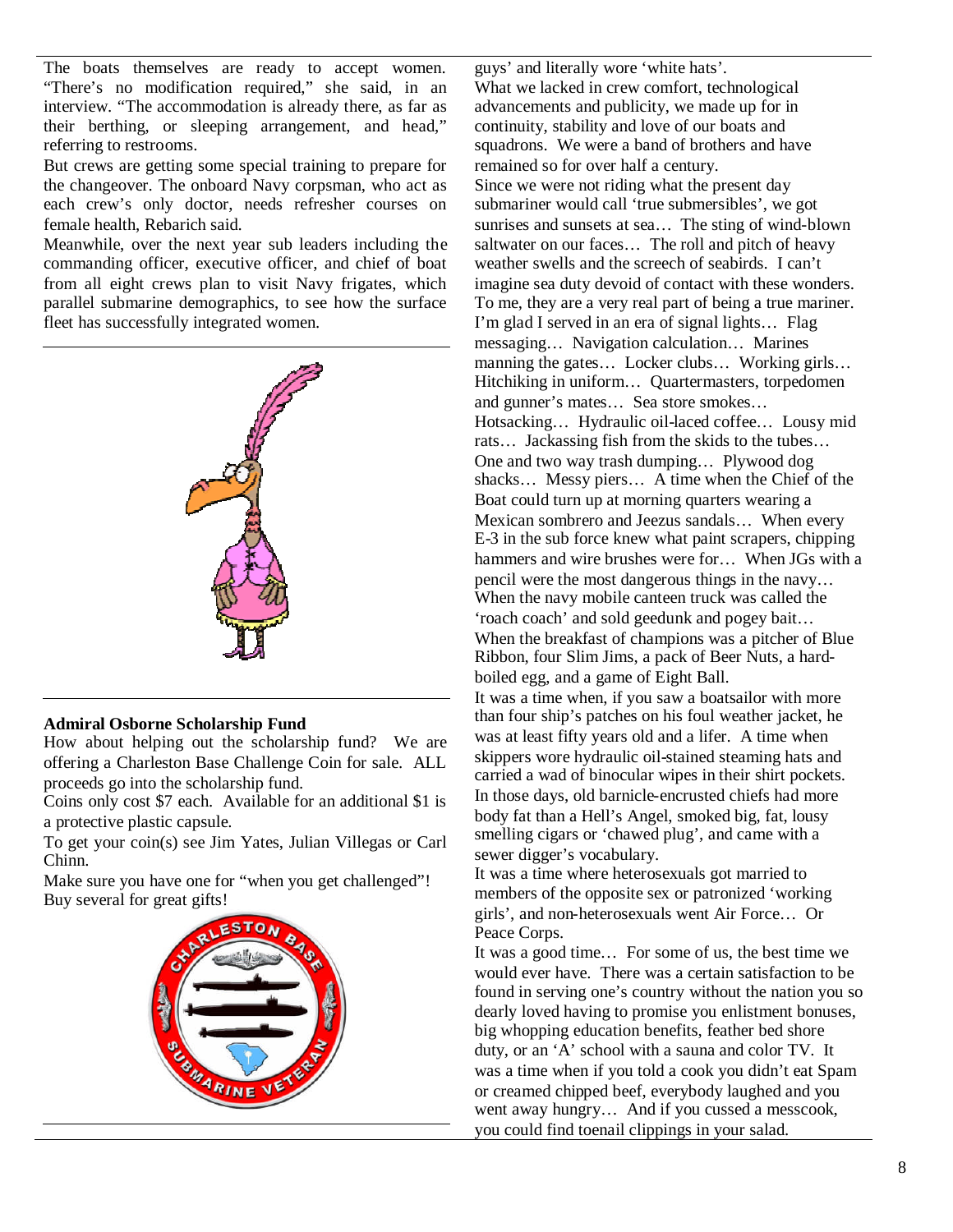#### **Medal of Honor Convention**



Our own Richard Sparger, volunteering at the convention



Remember, If you haven't got a smile on your face And laughter in your heart, Then you're just a sour old fart!

Our generation visited cemetaries where legends of World War II undersea service were issued their grass blankets, after receiving their pine peacoats and orders to some old hull number moored at the big silver pier in the sky. We were family… Our common heritage made us brothers.

There came a point where we drew a line through our names on the Watch, Quarter and Station Bill, told our shipmates we would see them in hell, shook hands with the COB, paid back the slush fund, told the skipper 'goodbye,' and picked up a disbursing chit and your DD-214. We went up on Hampton Boulevard, bought a couple of rounds at Bells, kissed the barmaids, gave Thelma a hug, then went out to spend the rest of our lives wishing we could hear, "Single up all lines…" just one more time.

By Bob 'Dex' Armstrong

### **Have You Heard?**

The U.S. Navy answers the question: "Why did the chicken cross the road?"

Naval Education and Training Command (NAVEDTRA): The purpose is to familiarize the chicken with road-crossing procedures. Road-crossing should be performed only between the hours of sunset and sunrise. Solo chickens must have at least three miles of visibility and a safety observer.

Bureau of Naval Personnel (BUPERS): Due to the needs of the Navy, chicken was involuntarily reassigned to the other side of the road. This will be 3-year unaccompanied tour and we promise to give the chicken a good-deal assignment afterwards. Every chicken will be required to do one road-crossing during its career, and this will not affect its opportunities for future promotion.

Naval Air Warfare Center (NAWC): This event will need confirmation; we need to repeat it using varied chicken breeds, road types, and weather conditions to confirm whether it can actually happen within the parameters specified for chickens and the remote possibility that they might cross thruways designated by some as "roads."

Commander-in-Chief, U.S. Naval Forces, Europe (CINCUSNAVEUR): The purpose is not important. What is important is that the chicken remained under the OPCON of COMSIXTHFLEET and did not CHOP to the theater on the other side of the road. Without Chopping, the chicken was able to achieve a seamless road-crossing with near perfect, real-time in-transit visibility.

Naval Intelligence: What chicken?

Naval Air Systems Command (NAVAIRSYSCOM):